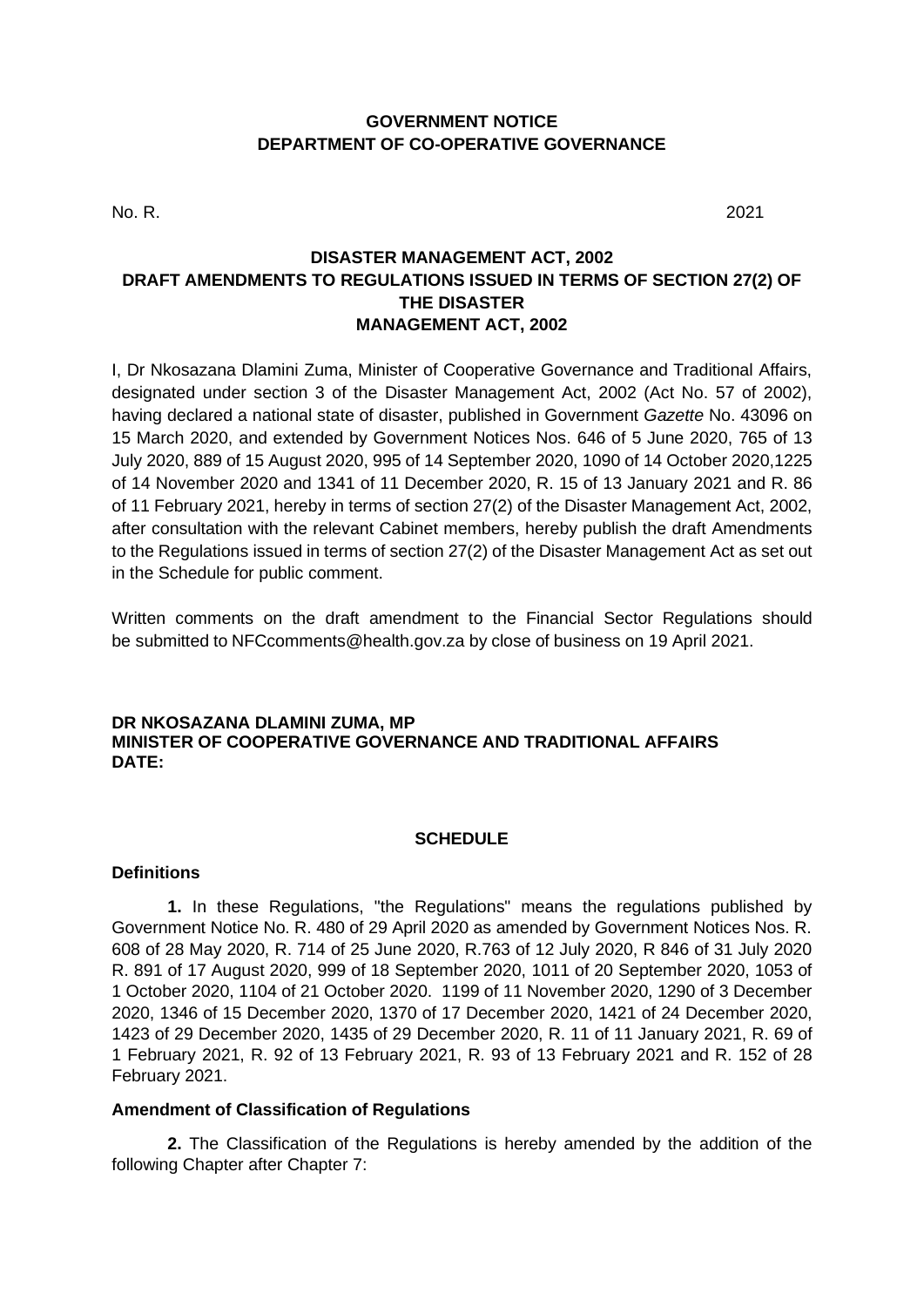# **"CHAPTER 8**

## **CoVID-19 VACCINE INJURY NO-FAULT COMPENSATION SCHEME**

- 88. Definitions
- 89. Establishment of CoVID-19 Vaccine Injury No-Fault Compensation Scheme
- 90. CoVID-19 Vaccine Injury Compensation Fund
- 91. Financial management and oversight of Scheme
- 92. Administration of Scheme
- 93. Eligibility for Scheme
- 94. Amounts and structure of compensation
- 95. Scheme claim and claim through court process
- 96. Duration of Scheme".

## **Addition of Chapter 8 to the Regulations**

**3.** The following Chapter is hereby added to the Regulations after Chapter 7:

## "**CHAPTER 8**

# **CoVID-19 VACCINE INJURY NO-FAULT COMPENSATION SCHEME**

## **Definitions**

**88.** For the purposes of this Chapter, unless the context otherwise indicates— **'Fund'** means the COVID-19 Vaccine Injury Compensation Fund established by regulation 90

of the Regulations;

**'Public Finance Management Act'** means the Public Finance Management Act, 1999 (Act No. 1 of 1999); and

**'Scheme'** means the COVID-19 Vaccine Injury No-Fault Compensation Scheme established by regulation 89 of the Regulations.

# **Establishment of CoVID-19 Vaccine Injury No-Fault Compensation Scheme**

**89.** (1) A CoVID-19 Vaccine Injury No-Fault Compensation Scheme is hereby established in terms of section 27(2)*(c)*, *(m)* and *(n)* of the Act, under the auspices of the National Department of Health.

(2) The Scheme is an essential part of the CoVID-19 vaccination roll-out, which is the most critical component of the national plan and response to alleviate, contain and minimise the effects of the disaster, and ultimately to end the State of National Disaster.

(3) The purpose of the Scheme is to provide expeditious and easy access to compensation for persons who suffer vaccine injury referred to in regulation 93(2) and (4)*(b)*  as a consequence of a CoVID-19 vaccine contemplated in regulation 93(4)*(c)* being administered.

# **CoVID-19 Vaccine Injury Compensation Fund**

**90.** (1) The CoVID-19 Vaccine Injury Compensation Fund is hereby established.

(2) The Cabinet Member responsible for Health, in consultation with the Cabinet member responsible for Finance, must designate the account for the Fund and the institution that is responsible for the financial management of the Fund in directions issued in terms of regulation 4.

(3) The Fund consists of—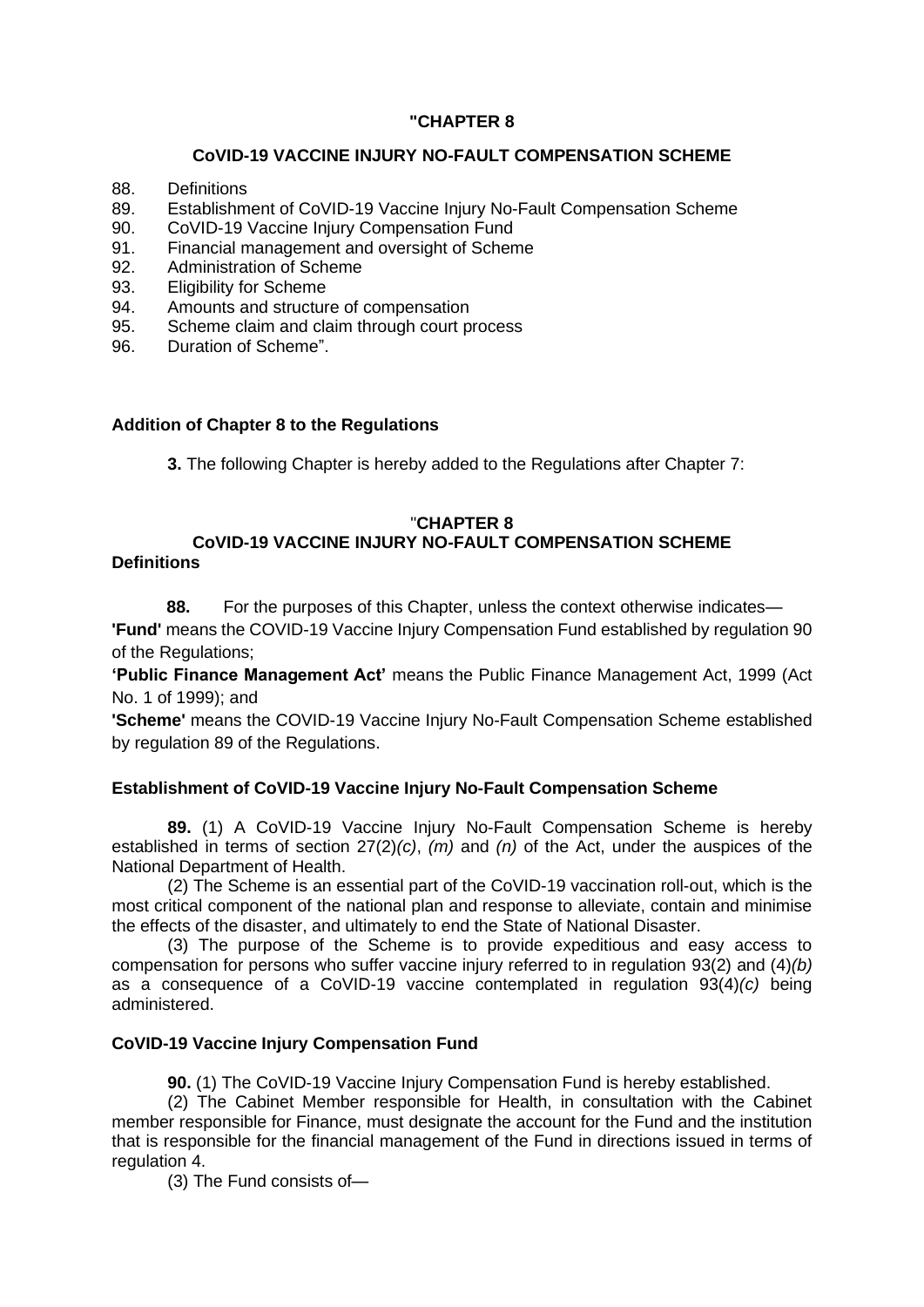- *(a)* funds appropriated by an Act of Parliament to the vote of Health or from contingencies in terms of appropriation legislation or the Public Finance Management Act; and
- *(b)* funds accruing from any other source.

### **Financial management and oversight of Scheme**

**91.** The Cabinet member responsible for Finance may issue directions in terms of regulation 4 after consultation with the Cabinet member responsible for Health, in respect of the requirements relating to the financial management and oversight of the Scheme and the Fund that are in accordance with the Public Finance Management Act.

### **Administration of Scheme**

**92.** (1) The National Department of Health is responsible for the administration of the Scheme.

(2) The Cabinet member responsible for Health, in consultation with the Cabinet member responsible for Finance, must designate an institution appointed in terms of subregulation (3) to conduct the administration of the Scheme in directions issued in terms of regulation 4.

(3) *(a)* The Director-General of the National Department of Health may appoint a service provider to perform the administration, or certain administrative functions, for the Scheme, that has the necessary expertise and capacity to perform the functions efficiently, effectively, competently and fairly.

*(b)* The applicable procurement procedures in terms of the Public Finance Management Act, 1999 and any other legislation must be followed when appointing a service provider referred to in paragraph *(a)*.

*(c)* The service provider appointed in terms of subregulation (3) is accountable to the Director-General of the National Department of Health as the accounting officer of the Scheme.

*(d)* The terms and conditions of employment of the employees of the service provider are determined in terms of their contracts of employment with the service provider.

*(e)* Accounting by the service provider must be in accordance with directions issued by the Cabinet member responsible for Finance.

(4) In order to ensure the effective and efficient administration of the Scheme in a manner that ensures fairness in the assessment and administration of claims, and respects the constitutional rights of claimants, the Cabinet member responsible for Health must issue directions in terms of regulation 4 in consultation with the Cabinet member responsible for Finance in respect of—

*(a)* the requirements relating to the administration of the Scheme;

- *(b)* the policy in respect of the administration of the Scheme;
- *(c)* the reporting of vaccine injuries;
- *(d)* the claims system;
- *(e)* the reporting of claims; and
- *(f)* any other matter relevant for the effective, efficient and fair administration of the Scheme.

(5) *(a)* The Cabinet member responsible for Health must appoint an adjudication panel and an appeal panel to deal with the adjudication of, and appeals in respect of, claims.

*(b)* The adjudication and appeal panels must have suitably qualified medical and any other relevant experts, to assess claims under the Scheme.

*(c)* The members of the panels, if they are not currently employed under an employment contract with the Department of Health, are appointed for the period, and on the terms and conditions, determined in writing by the Cabinet member responsible for Health.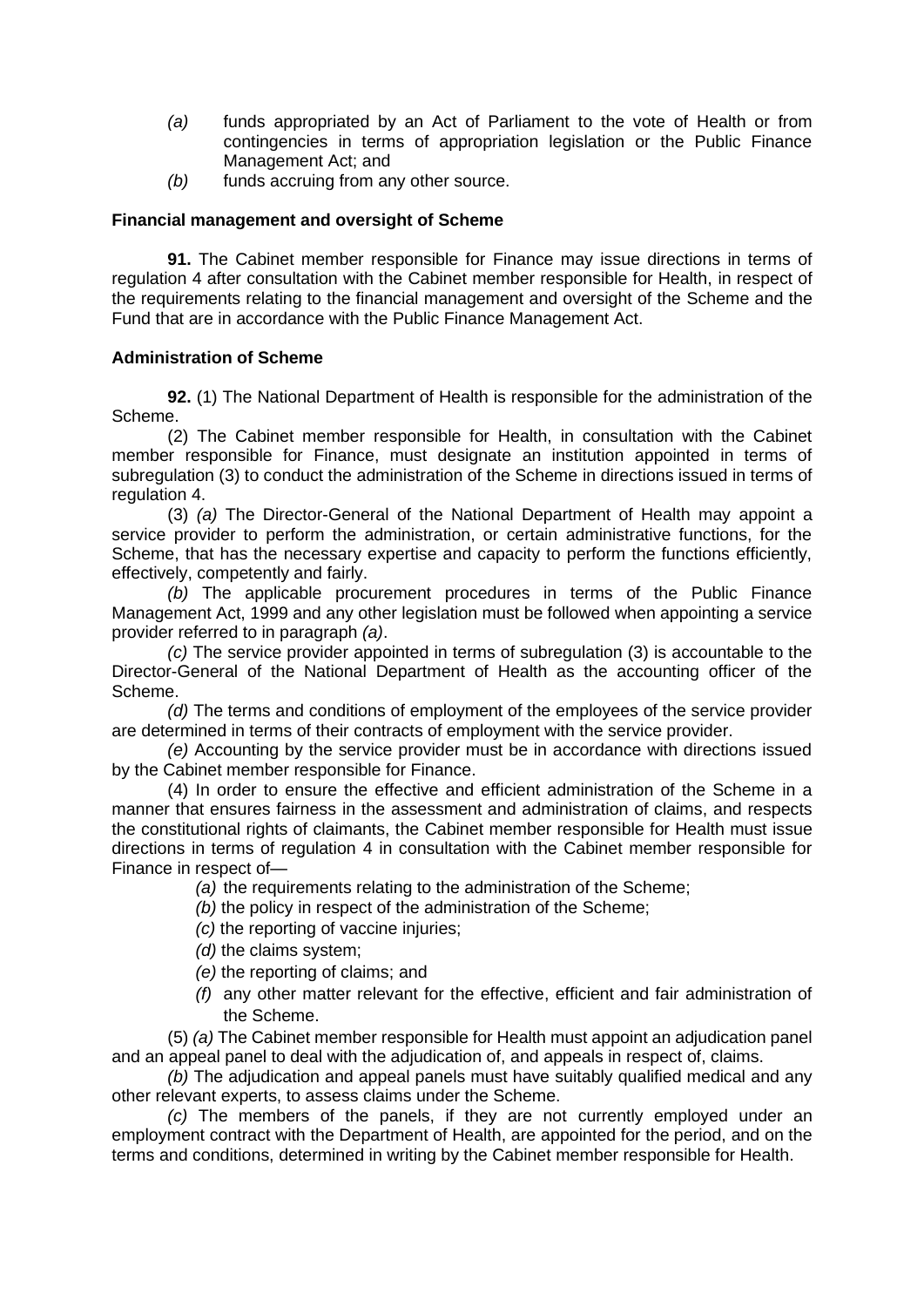(6) *(a)* The Cabinet member responsible for Health, in consultation with the relevant Cabinet members, must appoint a Governance and Oversight Committee, headed by a retired Judge, and comprised of medical, actuarial, legal and any other relevant experts, that will be responsible for overseeing the policies, and reporting, of the Scheme and for advising the Cabinet member responsible for Health.

*(b)* The retired Judge referred to in paragraph *(a)* must be appointed in terms of the Judges' Remuneration and Conditions of Employment Act, 2001 (Act No. 47 of 2001).

*(c)* The other members of the Governance and Oversight Committee, if they are not currently employed under an employment contract with the Department of Health, are appointed for the period, and on the terms and conditions, determined in writing by the Cabinet member responsible for Health.

- (7) The directions referred to in subregulation (4)—
- *(a)* must provide for an appeal mechanism in respect of claims under the Scheme; and
- *(b)* may not be inconsistent with the constitutional rights of claimants.

### **Eligibility for Scheme**

**93.** (1) Subject to this regulation, a person who has suffered a vaccine injury referred to in subregulations (2) and (4)*(b)* caused by the administration of a COVID-19 vaccine contemplated in subregulation (4)*(c)* that is registered or otherwise approved by the South African Health Products Regulatory Authority and procured and distributed by the National Government, at a facility within the Republic specified in terms of subregulation (4)*(d)*, is eligible for compensation under the Scheme.

(2) Vaccine injuries referred to in subregulation (4)*(b)* that are covered under the Scheme are severe injuries resulting in permanent or significant injury, serious harm to a person's health, other damage or death.

(3) Vaccine injuries referred to in subregulations (2) and (4)*(b)* that are determined by a panel referred to in regulation 88(5) to be causally related to a vaccination of a COVID-19 vaccine contemplated in subregulation (4)*(c)* which has been procured by the National Government, are covered by the Scheme.

(4) The Cabinet member responsible for Health, in consultation with the Cabinet member responsible for Finance, must issue directions in terms of regulation 4 specifying—

- *(a)* persons eligible to make claims under the Scheme;
- *(b)* the vaccine injuries covered;<br>*(c)* the specific vaccines to be co
- the specific vaccines to be covered;
- *(d)* facilities in the Republic referred to in subregulation (1) where CoVID-19 vaccinations are officially administered;
- *(e)* the timeline and duration of injury and the period of vaccinations that the Scheme will cover;
- *(f)* the types of claims that may be made;
- *(g)* requirements and procedures for instituting claims; and
- *(h)* the period in respect of which claims may be instituted with the Scheme.

### **Amounts and structure of compensation**

**94.** The Cabinet member responsible for Health, in consultation with the Cabinet member responsible for Finance, must issue directions in terms of regulation 4 specifying the amounts and structure of compensation that will be provided under the Scheme.

### **Scheme claim and claim through court process**

**95.** (1) A person who claims to have suffered harm, loss or damage arising from a vaccine injury referred to in regulations 93(2) and (4)*(b)* in relation to a vaccine contemplated in regulation 93(4)*(c)*, and who elects to institute a claim with the Scheme, may not institute a